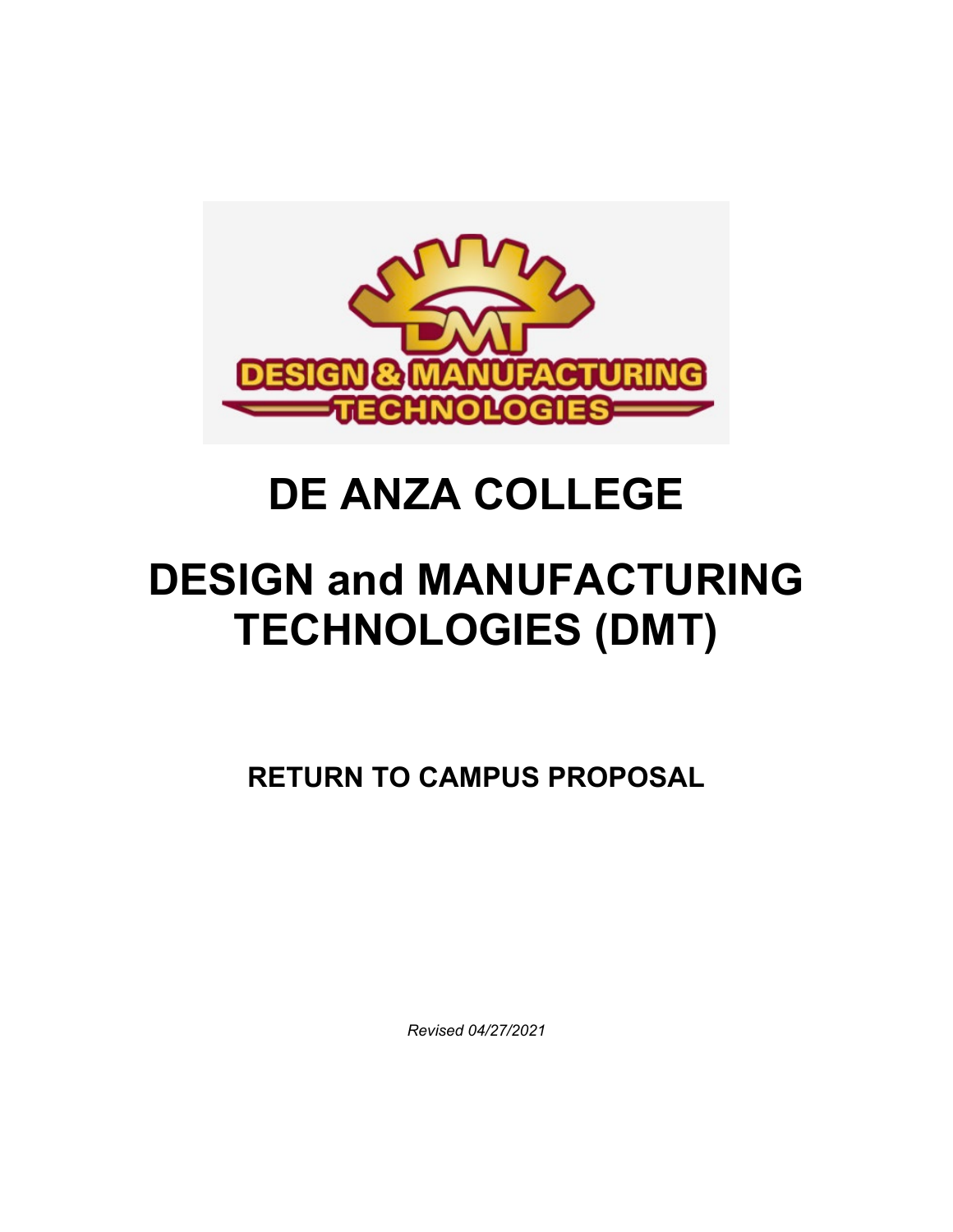# **TABLE OF CONTENTS**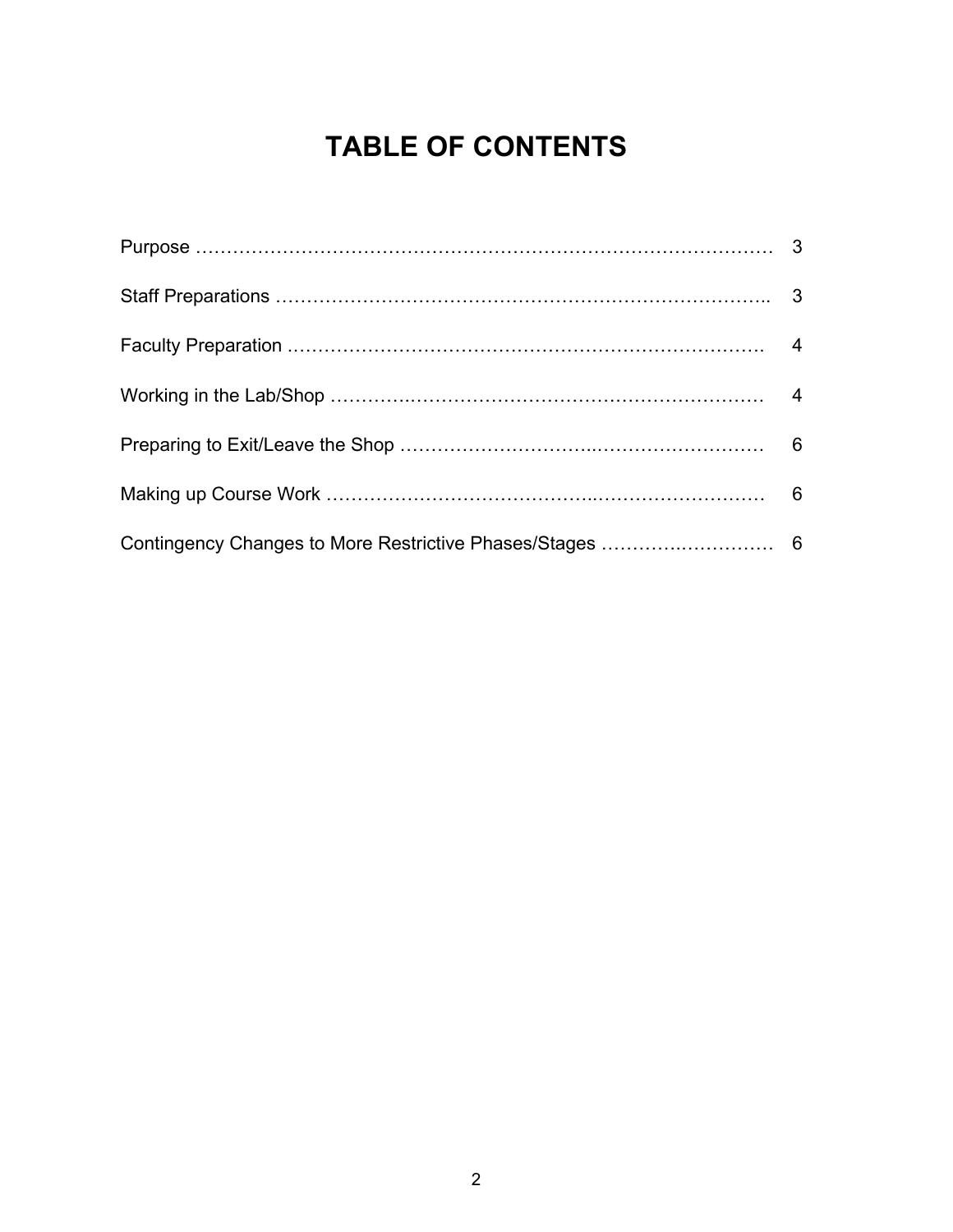#### **PURPOSE**

The following document has been created by the De Anza College Design and Manufacturing Technologies (DMT) staff to provide strategies for the safest way to reintroduce some classes onto the campus following the COVID-19 pandemic. The Division plan seeks to limit the risk of returning to campus by limiting the number of class sessions and the number of people involved.

This plan is intended to be a fluid working document that will be revised as new guidelines, recommendations, and/or information is published.

We are pleased to have the privilege to offer these in-person labs, but they entail a certain level of risk which must always be kept in mind. These rules and protocols are designed to provide the safest possible environment for our students, faculty, and staff, while achieving the Division's mission of preparing students to be successful at the highest level of the CNC machine / Programming / Inspection and CAD/Additive Manufacturing careers.

In order to attend in-person classes, students, faculty and staff shall follow the requirements in this document as well as other District and College COVID-19 related documents. This plan is designed to work in conjunction with the following documents:

- 1. Foothill-De Anza Community College District Return to Campus Plan. *(link)*
- 2. Foothill-De Anza Community College District COVID Prevention Program (CPP). *(link)*

### **STAFF PREPARATIONS**

## **Faculty Responsibilities**

- Reviewing and understanding the Design and Manufacturing Safety Protocols
- Adhering to the Machine Technology Safety Protocols themselves except where they are clearly not applicable to faculty, and also regarding restricted areas (i.e., faculty may access any part of the lab/shop) and occupancy in enclosed areas (i.e., a student and a faculty member may both be present at the same time in a toolroom or office as long as the standard social distancing requirement is maintained).
- Facilitating the execution of, and ensuring that their students follow the Machine Technology Safety Protocols during lab sections to which the faculty member has been assigned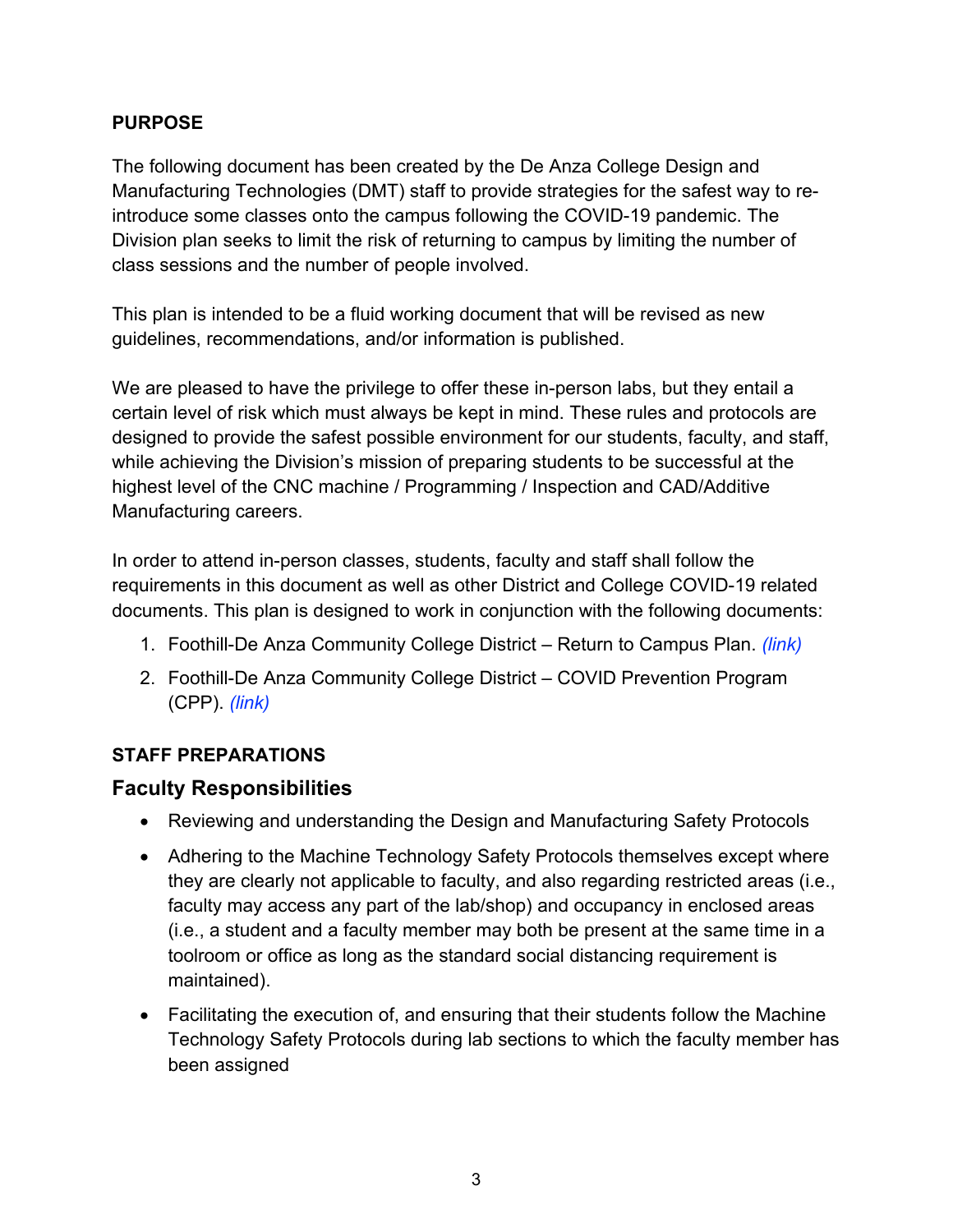#### **FACILITY PREPARATIONS**

Facility preparations will be done in accordance with the District Return to Campus Plan and the CPP.

#### **WORKING IN THE LAB/SHOP**

#### Entering the Lab/Shop

Students will enter the lab/shop only through the front double doors to the room where their lab section is assigned (either Room E21 / E2 Bldg. or E35 / E3 Bldg.). Before a lab section begins, students must remain just outside the door and maintain the appropriate social distancing space. Each entrance has a designated line-up area marked with tape.

#### Enrollment and Room Capacities

To facilitate social distancing, lab sections have been scheduled with a maximum enrollment capacity of 10 or 15 students based on the number of, and spacing between, machines or stations in the designated lab/shop area. Enclosed areas like toolrooms and offices have a maximum capacity of one student at a time.

#### Assigned Machines and Stations

Students will be assigned to a machine/station by their instructor. Whenever possible, students will be assigned to staggered machines/stations to allow for one empty machine/station between adjacent students. Students in different lab sections will also be assigned to alternating machines/stations to reduce the number of students using each piece of equipment.

#### Restricted Areas

Some areas of the lab/shop may be cordoned-off to limit traffic in areas which are not essential for students to complete their work. Students must not cross lines marked with caution tape or any other means of demarcating restricted areas. In general, students should only go where they absolutely need to go and only touch what they absolutely need to touch to complete their work.

#### Hand Washing

Students must wash their hands with soap and water for at least 20 seconds immediately upon entering the lab/shop at the beginning of their lab section and when returning from the restroom or a break. Students must also wash their hands at least once every thirty minutes during their lab section. Only one person should use a sink at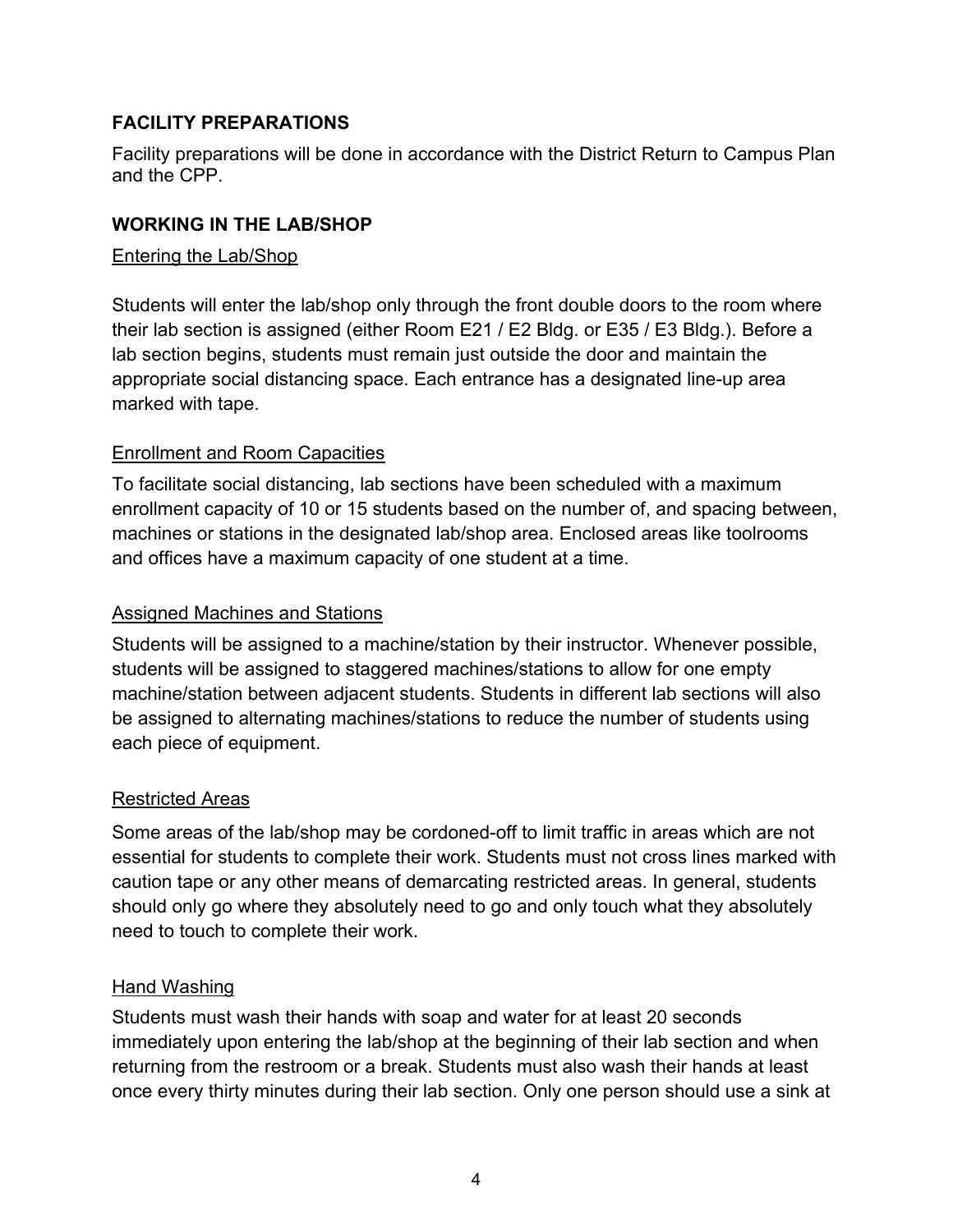a time; students must not crowd around the three sinks available for hand washing. Hand sanitizer is also provided by the department, but hand washing is the preferred method for disinfection.

#### **Gloves**

Students are not required to wear disposable gloves while in the shop, but they may do so if they wish. Disposable nitrile gloves can be provided by the department. If students wear gloves, they must use proper procedures for donning, wearing, and removing the gloves.

#### Restrooms

Students should consider their own hygiene in the restroom. The restroom, located in the S5 building, will be open during class hours and the door will remain in the open position. Upon entering the building wash your hands in one of the three sinks available. If the door is not in the open position, they should wash their hands after touching the door to enter before they use the restroom, then wash their hands again in the DMT lab after they have finished.  If possible, they should exit without touching the door.

#### Break Areas

If students need to take a break, eat, or do some paperwork or inspection, they must use the break areas designated by their instructor. Students must follow all social distancing and Santa Clara County Health Department guidelines when in break areas. When students are finished in a break area, they must throw away any garbage and wipe down any tables and chairs they use with approved cleaning materials.

#### Tools and Materials

To the extent possible, the instructor should have already prepared the necessary tools and materials required for students to work in the lab/shop. Many of the required tools are on benches / carts next to each machine or station. Stock material has been pre-cut to the appropriate lengths for each project and is available on a cart for students to retrieve as needed. If students require additional tools or materials, they must let their instructor know. The instructor will either retrieve the required item or give permission for the student to retrieve it themselves. Remember that enclosed areas like toolrooms and offices have a maximum capacity of one student at a time. Students must not exchange tools directly with one another; this is highly risky behavior and will result in viral transmission. Once retrieved, tools and materials must remain at each student's machine/station so that they can be tracked and disinfected at the end of the lab section before returning them to their designated areas.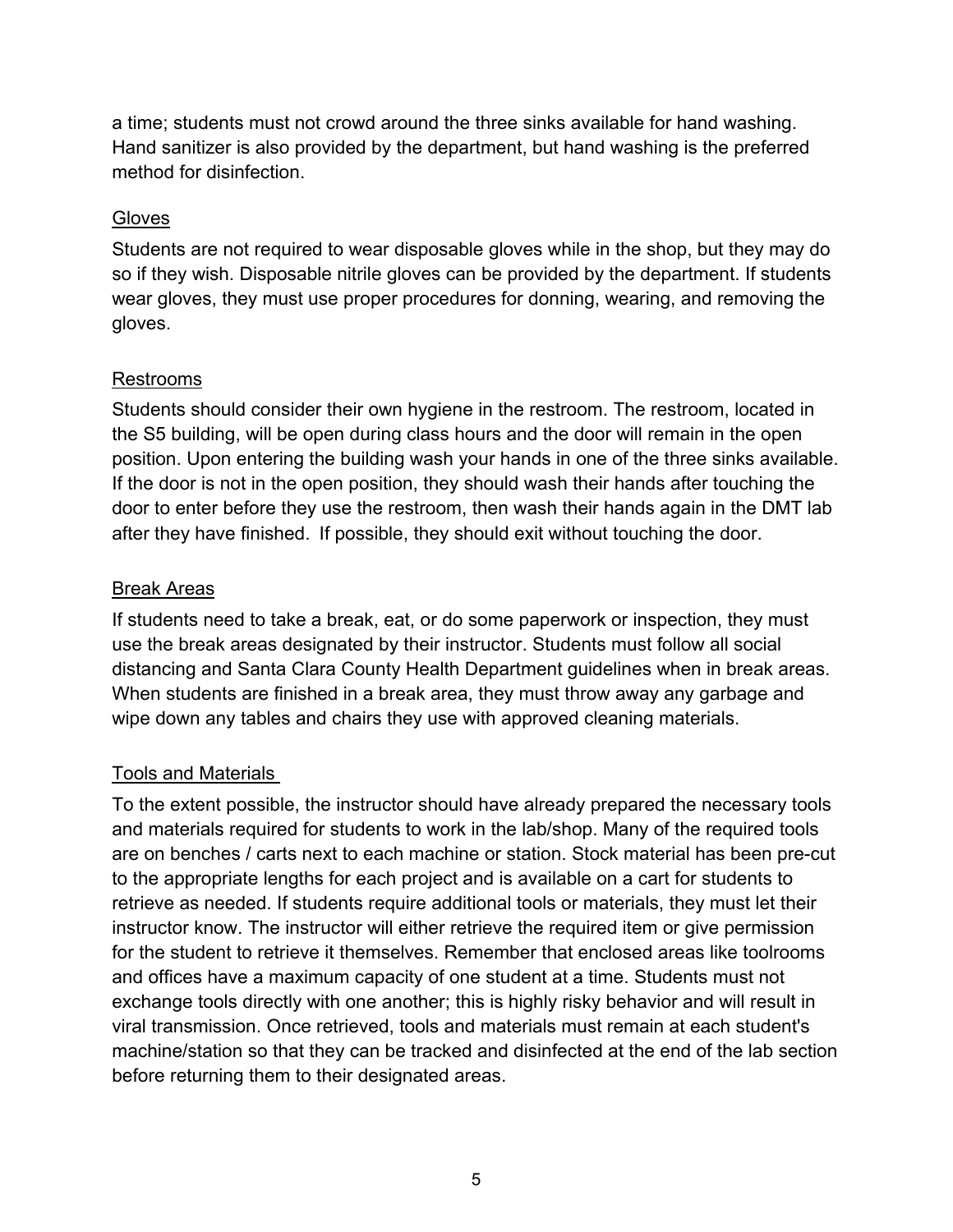#### Usage of Lab/Shop Time

Lab/shop time can only be used for machining and inspection of course projects and performing instructor-approved activities. Lab/shop time cannot be used for socializing, personal projects or completing written assignments. Students must watch videos and complete assignments, like quizzes and project planning worksheets, outside of lab/shop time before attending their lab section. Students must complete all relevant assignments before they attempt to progress in a project during shop time. Students may review lecture and demonstration videos for reference during their lab section using their own devices. If a student has a question about an activity or a project, they are encouraged to review related videos before requesting the instructor's assistance.

### **PREPARING TO EXIT AND LEAVING THE LAB/SHOP**

#### Cleaning Machines/Stations

When students are finished with lab/shop activities at the end of their lab section, they are responsible for cleaning their machine/station. They must throw away any garbage. They must clean up any chips or swarf they generated and put them in the correct metal recycling bins. They must sweep around their area and deposit dirt into trash bins and chips/swarf into metal recycling bins. They must wipe coolant, oil and dirt off surfaces on the machine or station. They must then spray down any surfaces they came into contact with (including machine handles and tools) using approved cleaning supplies.

#### Returning Tools

Tools which were retrieved from toolrooms, offices, tool cabinets or other tool storage areas must be returned to where they came from after they have been disinfected.

#### Leaving the Lab/Shop

When leaving the lab/shop at the end of their lab section, students should dispose of any gloves they may be wearing, wash their hands, store or retrieve personal belongings, wash their hands again or use hand sanitizer, and then exit the lab/shop. Students must leave campus immediately. Students must follow all social distancing guidelines while they are on campus. Students must not congregate in large groups anywhere on campus, including parking lots.

#### **MAKING UP COURSE WORK**

Every effort will be made to ensure that a student's academic success is not negatively impacted by loss of time due to COVID-19. Instructors will be flexible and understanding. If at all possible, alternative options for completing course work will be arranged or make-up time will be offered.

#### **CONTINGENCY CHANGES TO MORE RESTRICTIVE PHASES/STAGES**

Should Federal, State, or Local guidelines change to more restrictive regulations that will impact the Athletics/PE program, the following guidelines will be implemented to